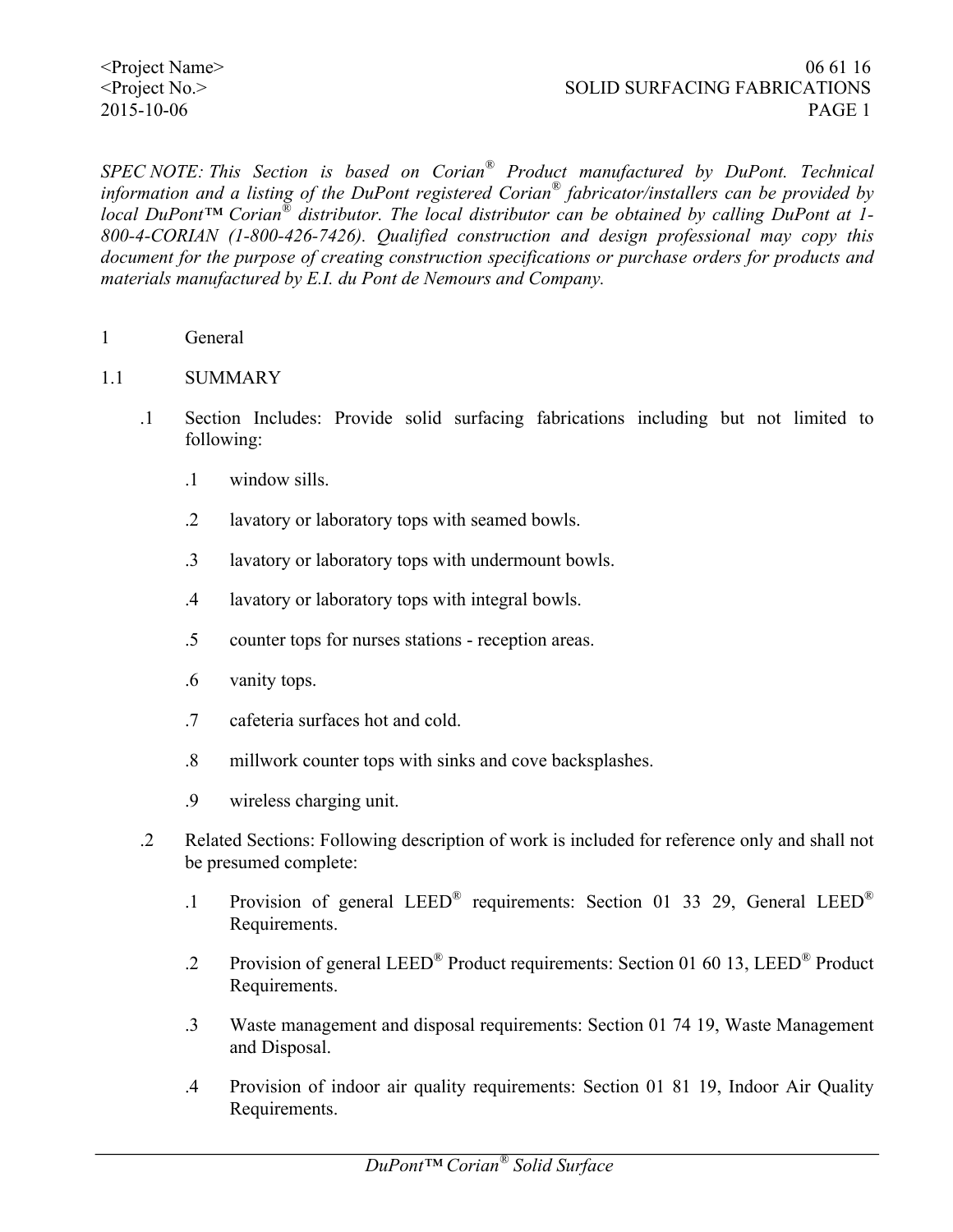- .5 Provision of finish carpentry and architectural woodwork: Section 06 40 00, Architectural Woodwork.
- .6 Provision of elastomeric joint sealants: Section 07 92 00, Joint Sealants.
- .7 Provision of tile work: Section 09 30 00, Tiling.
- .8 Provision of wall coverings: Section 09 72 00, Wall Coverings.
- .9 Provision of plumbing and plumbing fixtures: [Division 22, Plumbing] [Mechanical].

## 1.2 REFERENCES

- .1 Abbreviations and Acronyms:
	- .1 LEED<sup>®</sup>: Leadership in Energy and Environmental Design; www.cagbc.org.
	- .2 MDF: Medium Density Fibreboard.
	- .3 SCAQMD: South Coast Air Quality Management District; www.aqmd.gov.
	- .4 VOC: Volatile Organic Compound.
- .2 Definitions:
	- .1 Solid Surface: Non-porous, homogeneous material maintaining the same composition throughout the part with a composition of acrylic polymer, aluminum trihydrate filler and pigment.
- .3 Reference Standards:

|               | <b>ANSI/NPA A208.2-09</b> | - Medium Density Fiberboard (MDF) For Interior<br>Applications                                                                                         |  |  |  |  |  |
|---------------|---------------------------|--------------------------------------------------------------------------------------------------------------------------------------------------------|--|--|--|--|--|
| $\cdot$ 2     | ASTM C920-14a             | - Standard Specification for Elastomeric Joint Sealants                                                                                                |  |  |  |  |  |
| $\cdot$ 3     | <b>ASTM D638-10</b>       | - Standard Test Method for Tensile Properties of Plastics                                                                                              |  |  |  |  |  |
| $\mathcal{A}$ | <b>ASTM D785-08</b>       | - Standard Test Method for Rockwell Hardness of Plastics<br>and Electrical Insulating Materials                                                        |  |  |  |  |  |
| $.5\,$        | <b>ASTM D790-10</b>       | - Standard Test Methods for Flexural Properties of<br>Unreinforced and Reinforced Plastics and Electrical<br><b>Insulating Materials</b>               |  |  |  |  |  |
| $.6\,$        | <b>ASTM D5420-10</b>      | - Standard Test Method for Impact Resistance of Flat,<br>Rigid Plastic Specimen by Means of a Striker Impacted<br>by a Falling Weight (Gardner Impact) |  |  |  |  |  |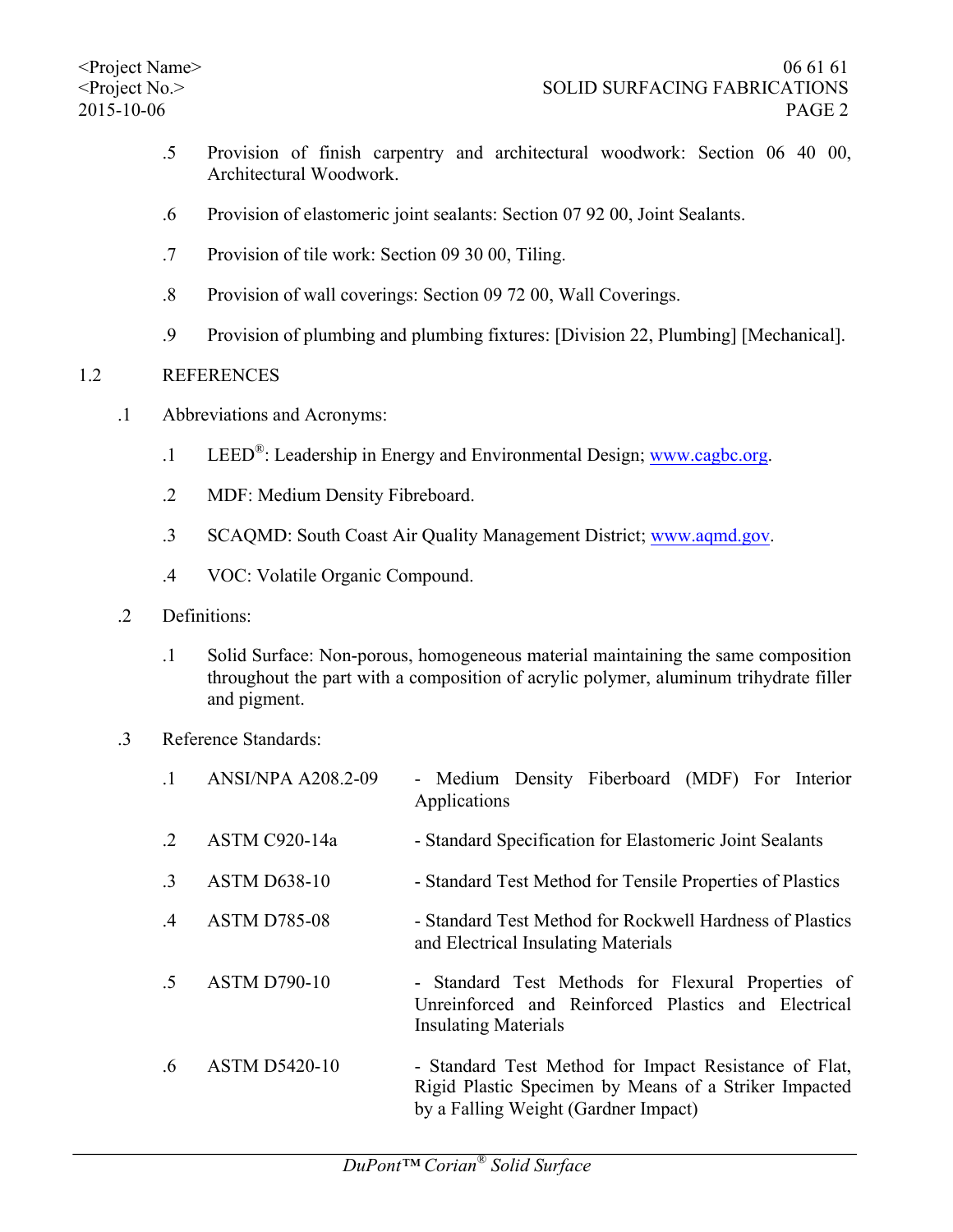| .7                | <b>ASTM E84-14</b>                                      | Test<br>Method for<br>Surface<br><b>Burning</b><br>Standard<br><b>Characteristics of Building Materials</b>                                         |  |  |  |  |
|-------------------|---------------------------------------------------------|-----------------------------------------------------------------------------------------------------------------------------------------------------|--|--|--|--|
| $\boldsymbol{.8}$ | <b>ASTM E228-11</b>                                     | - Standard Test Method for Linear Thermal Expansion of<br>Solid Materials with a Push-Rod Dilatometer                                               |  |  |  |  |
| .9                | <b>ASTM G21-13</b>                                      | - Standard Practice for Determining Resistance of<br>Synthetic Polymeric Materials to Fungi                                                         |  |  |  |  |
| .10               | ASTM G22-76(96)                                         | - Standard Practice for Determining Resistance of Plastics<br>to Bacteria                                                                           |  |  |  |  |
| .11               | <b>ASTM G155-13</b>                                     | - Standard Practice for Operating Xenon Arc Light<br>Apparatus for Exposure of Non-Metallic Materials                                               |  |  |  |  |
| .12               | CSA B45.5-11/<br>IAPMO Z124-2011                        | - Plastic Plumbing Fixtures                                                                                                                         |  |  |  |  |
| .13               | CSA 0115-M82                                            | - Hardwood and Decorative Plywood                                                                                                                   |  |  |  |  |
| .14               | <b>NFPA 255-06</b>                                      | Standard Method of Test of<br>Surface<br>Burning<br><b>Characteristics of Building Materials</b>                                                    |  |  |  |  |
| .15               | <b>NSF/ANSI 51-07</b>                                   | - Food Equipment Materials                                                                                                                          |  |  |  |  |
| .16               | SCAQMD Rule 1168                                        | - Adhesive and Sealant Applications (amended January<br>2005)                                                                                       |  |  |  |  |
| .17               | CAN/ULC-S102-07                                         | Standard Method of Test for Surface Burning<br>Characteristics of Building Materials and Assemblies                                                 |  |  |  |  |
| .18               | <b>UL 723</b>                                           | - Standard for Test for Surface Burning Characteristics of<br><b>Building Materials</b>                                                             |  |  |  |  |
| .19               | UL Environment/<br>GREENGUARD-<br><b>UL 2818</b>        | for Chemical Emissions for Building<br>Standard<br>Materials, Finishes and Furnishings, Section 7.1                                                 |  |  |  |  |
| .20               | UL Environment/<br><b>GREENGUARD-</b><br><b>UL 2818</b> | - Gold Standard for Chemical Emissions for Building<br>Materials, Finishes and Furnishings, Section 7.1 and 7.2                                     |  |  |  |  |
| .21               | <b>UL 2824</b>                                          | - GREENGUARD Certification Program, Method for<br>Measuring Microbial Resistance from Various Sources<br><b>Using Static Environmental Chambers</b> |  |  |  |  |

1.3 ADMINISTRATIVE REQUIREMENTS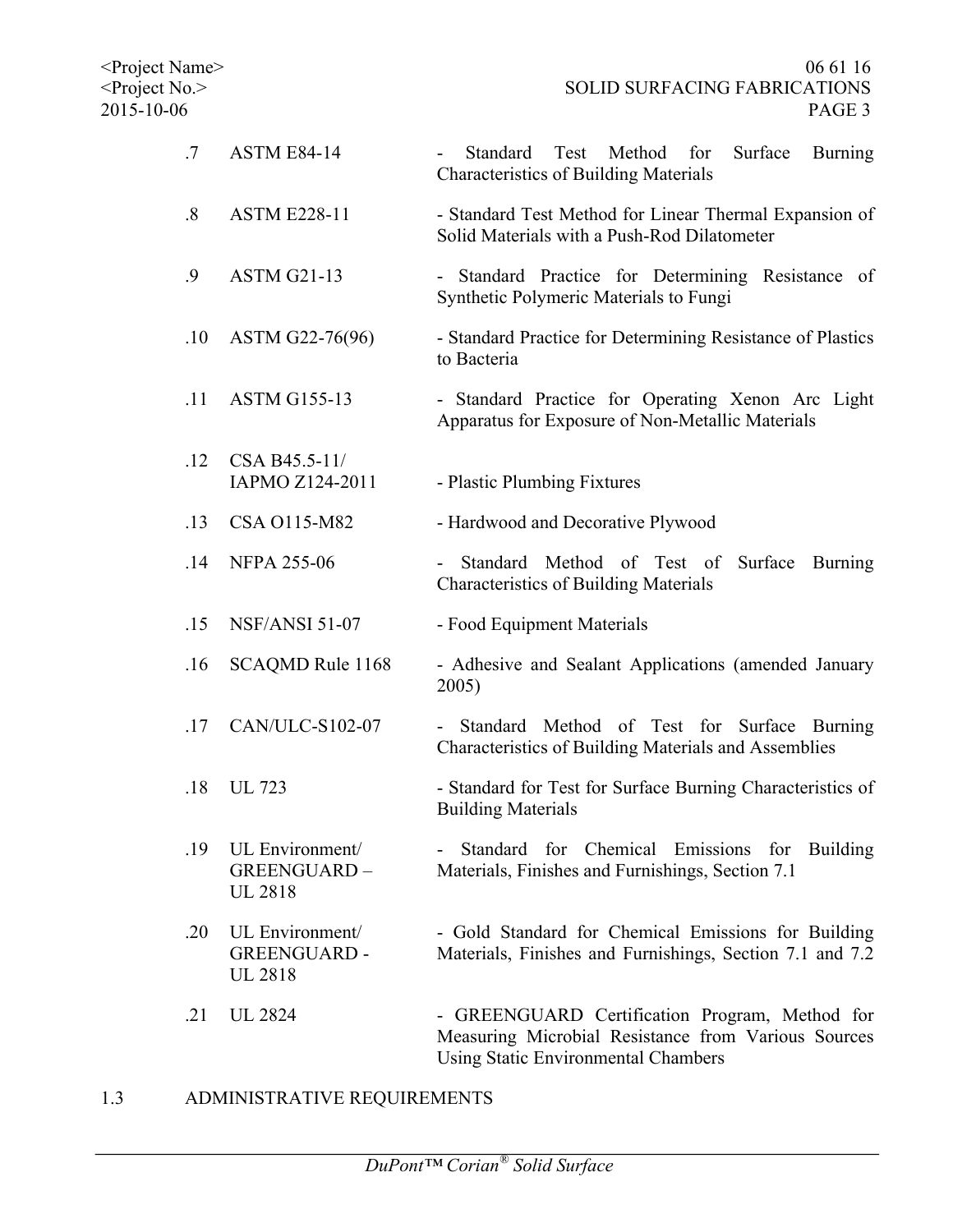.1 Preinstallation Meetings: Arrange preinstallation meeting 1 week prior to commencing work with all parties associated with trade as designated in Contract Documents or as requested by Consultant. Presided over by Contractor, include Consultant who may attend, Subcontractor performing work of this trade, Owner's representative, testing company's representative and consultants of applicable discipline. Review Contract Documents for work included under this trade and determine complete understanding of requirements and responsibilities relative to work included, storage and handling of materials, materials to be used, installation of materials, sequence and quality control, Project staffing, restrictions on areas of work and other matters affecting construction, to permit compliance with intent of work of this Section.

## 1.4 SUBMITTALS

- .1 Product Data: Indicate Product description including solid surface sheets, sinks, bowls and illustrating full range of standard colours, fabrication information and compliance with specified performance requirements. Submit Product data with resistance to list of chemicals.
- .2 Shop Drawings: Submit Shop Drawings for work of this Section in accordance with Section 01 30 00. Indicate plans, sections, dimensions, component sizes, edge details, thermosetting requirements, fabrication details, attachment provisions, sizes of furring, blocking, including concealed blocking and coordination requirements with adjacent work. Show locations and sizes of cutouts and holes for plumbing fixtures, faucets, soap dispensers, waste receptacles and other items installed in solid surface.
- .3 Coordination Drawings: Submit coordination drawings indicating plumbing and miscellaneous steel work indicating locations of wall rated or non-rated, blocking requirements, locations and recessed wall items and similar items.
- .4 Samples: Submit samples in accordance with Section 01 30 00. Submit minimum 150 mm x 150 mm (6" x 6") samples. Cut sample and seam together for representation of inconspicuous seam. Indicate full range of colour and pattern variation. Approved samples will be retained as standards for work.

*SPEC NOTE: NSF/ANSI 51, Food Zone, Splash Zone and Non-Food Zone, application where food may be dropped onto serving surfaces. Delete following if no food contact if no food contact is required for Project. Delete following on flammability if there is no requirement for fire performance.*

.5 Test and Evaluation Reports: Submit flammability test reports [and food preparation zone certifications/listing confirming compliance with NSF/ANSI 51. Refer to www.nsf.org for the latest compliance to NSF/ANSI 51 for Food Zone — all food types.]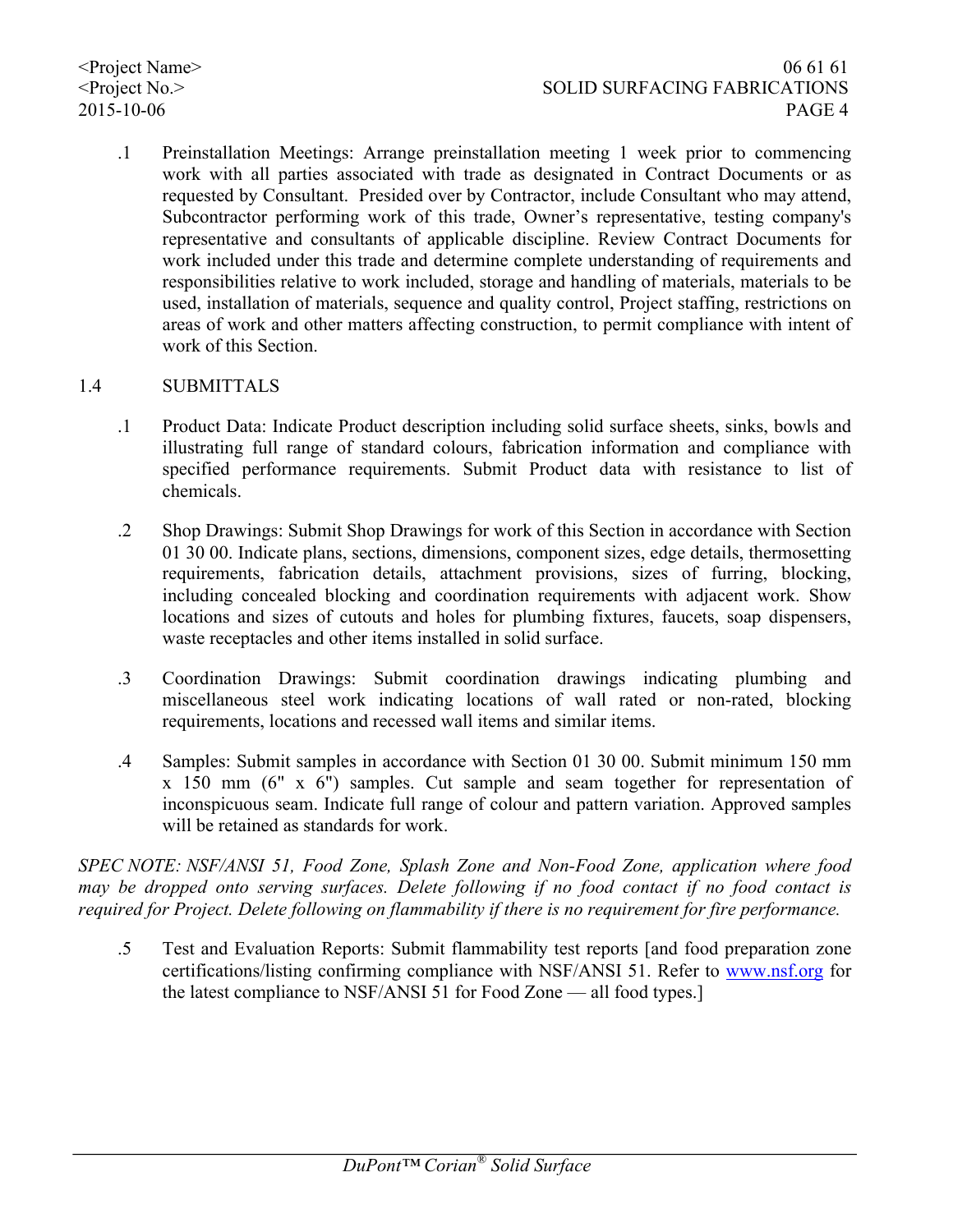#### 1.5 CLOSEOUT SUBMITTALS

- .1 Operation and Maintenance Data:
	- .1 Submit manufacturer's care and maintenance data, including repair and cleaning instructions. Include in Project closeout documents.
	- .2 Provide a commercial care and maintenance kit and video. Review maintenance procedures and warranty details with Owner upon completion.

#### 1.6 QUALITY ASSURANCE

- .1 Qualifications:
	- .1 Installers: Provide work of this Section executed by competent installers with minimum 5 years' experience in the application of Products, systems and assemblies specified and with approval and training of the Product manufacturers.
- .2 Mock-Ups:
	- .1 Prior to final approval of Shop Drawings, erect 1 full size mock-up of each component at Project site demonstrating quality of materials and execution for Consultant review.
	- .2 Should mock-up not be approved, rework or remake until approval is secured. Remove rejected units from Project site.
	- .3 Approved mock-up will be used as standard for acceptance of subsequent work.
	- .4 Approved mock-ups may remain as part of finished work.

#### 1.7 DELIVERY, STORAGE AND HANDLING

- .1 Delivery and Acceptance Requirements: Deliver no components to Project site until areas are ready for installation.
- .2 Storage and Handling Requirements:
	- .1 Store components indoors prior to installation.
	- .2 Handle materials to prevent damage to finished surfaces.

#### 1.8 WARRANTY

.1 Manufacturer Warranty: Provide manufacturer's standard warranty for material only for period of 10 years against defects and/or deficiencies in accordance with General Conditions of the Contract. Promptly correct any defects or deficiencies which become apparent within warranty period, to satisfaction of Consultant and at no expense to Owner.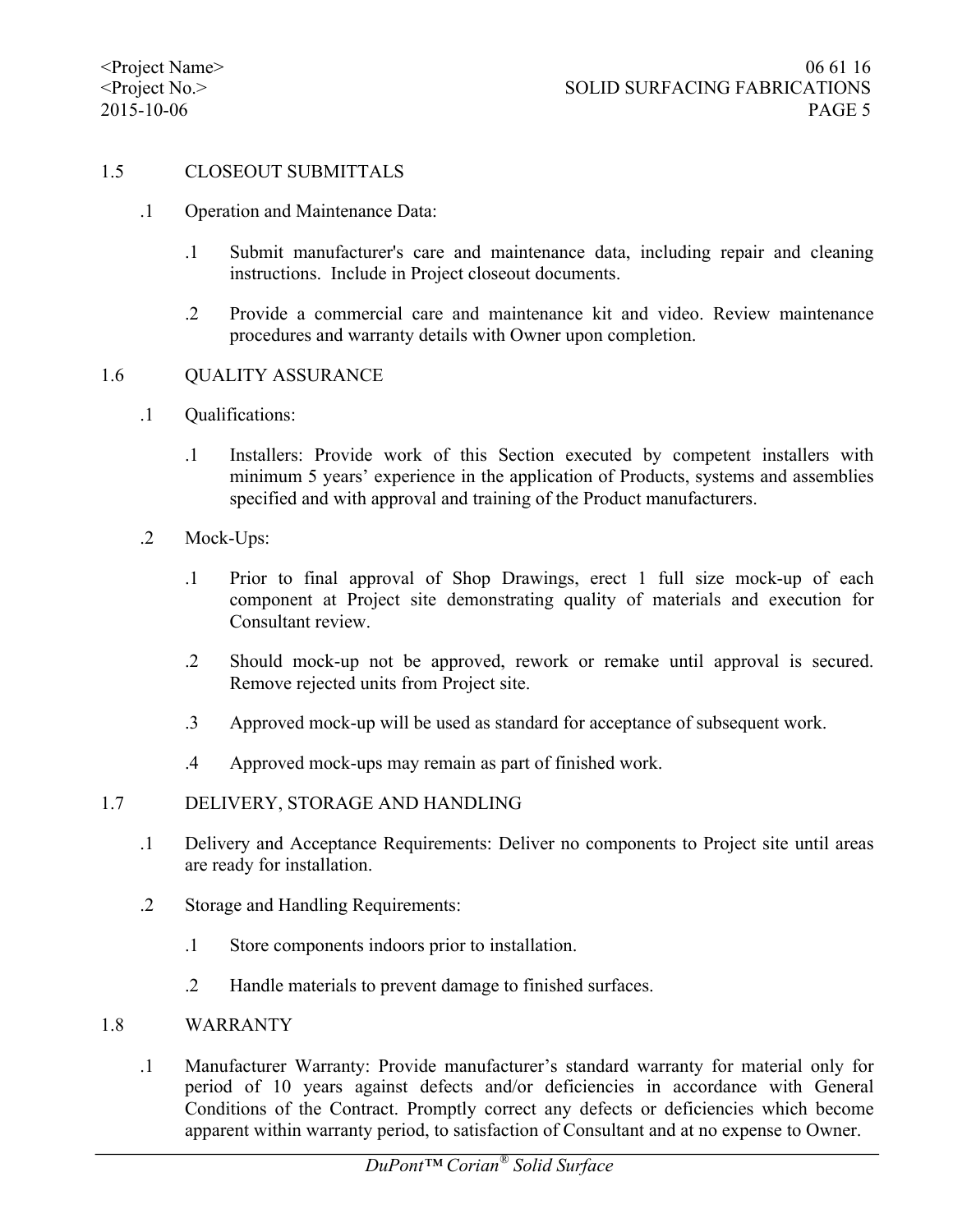2 Products

#### 2.1 MANUFACTURERS

- .1 Manufacturer List: Products of following manufacturers are acceptable subject to conformance to requirements of Drawings, Schedules and Specifications:
	- .1 Corian® by DuPont; www.corian.com
	- .2 Samsung Chemical USA (excluding Tempest Series); www.staron.com
	- .3 Wilsonart Contract (excluding 025 series); www.wilsonartcontract.com
- .2 Substitution Limitations: This Specification is based on DuPont's Products. Comparable Products from manufacturers listed herein will be accepted provided they meet requirements of this Specification.
- 2.2 MATERIALS
	- .1 Description:
		- .1 Sustainability Characteristics: Provide Products meeting following LEED® performance criteria:

*SPEC NOTE: Use following in connection with LEED® Credit MR 4. It may be necessary to split following paragraph due to different Products within a particular Section having different recycling amounts (ie. In Section 09 21 16, gypsum board is 40% and steel is 25%). Edit accordingly.*

> .1 MRc4: Provide Product with a combined minimum pre-consumer and postconsumer recycled content of  $[xx\%]$ .

*SPEC NOTE: Use following paragraph if amount of recycled content is unknown, but desired for LEED® credit.*

> .2 MRc4: Provide Product with maximum pre-consumer and post-consumer recycled content available.

*SPEC NOTE: Use following in connection with LEED® Credit MR 5.*

.3 MRc5: Provide Product with regional content.

*SPEC NOTE: Use following in connection with LEED® Credit EQ 4.1.*

.4 EQc4.1: Provide adhesives and sealants with VOC quantities lower than stated in SCAQMD Rule 1168. Ensure VOC quantities for sealants do not exceed 250 g/l under any circumstances.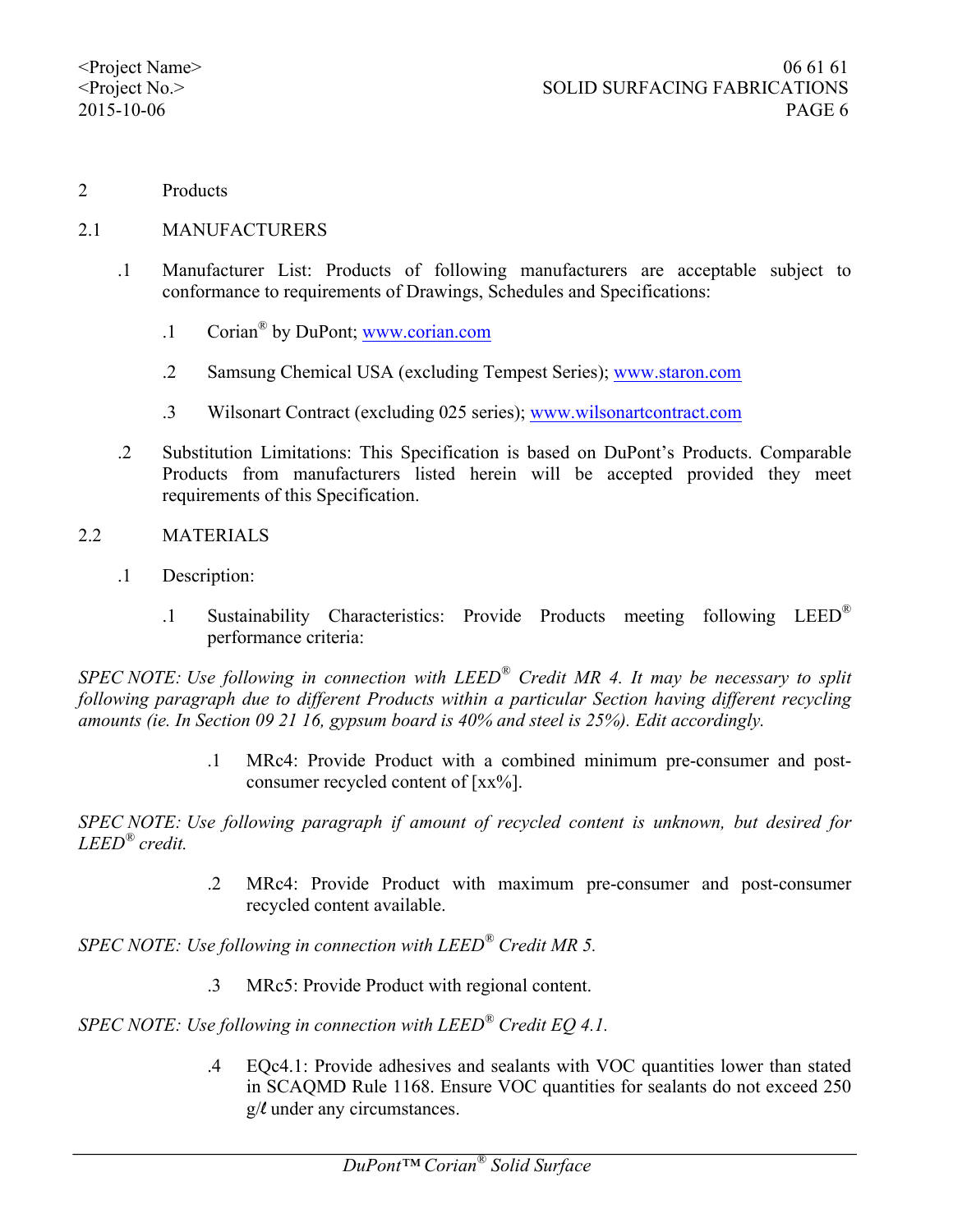# *SPEC NOTE: See Technical Bulletin K-26829 DuPont™ Corian® Performance Properties.*

.2 Performance/Design Criteria:

|         | Property                             |                                                       | Requirement<br>min or max                                                                                               |      |  | Test                                               | Procedure                 |  |
|---------|--------------------------------------|-------------------------------------------------------|-------------------------------------------------------------------------------------------------------------------------|------|--|----------------------------------------------------|---------------------------|--|
| $\cdot$ | <b>Solid Surface Based Products:</b> |                                                       |                                                                                                                         |      |  |                                                    |                           |  |
|         | $\cdot$ 1                            | Tensile Strength                                      | 6000 psi min                                                                                                            |      |  | <b>ASTM D638</b>                                   |                           |  |
|         | $\cdot$ .2                           | Tensile Modulus                                       | $1.5 \times 10^6$ psi min                                                                                               |      |  | <b>ASTM D638</b>                                   |                           |  |
|         | $\cdot$ 3                            | Tensile Elongation                                    | $0.4\%$ min.                                                                                                            |      |  | <b>ASTM D638</b>                                   |                           |  |
|         | $\mathcal{A}$                        | <b>Flexural Strength</b>                              | 10000 psi min                                                                                                           |      |  | ASTM D790                                          |                           |  |
|         | $.5\,$                               | <b>Flexural Modulus</b>                               | $1.2 \times 10^6$ psi min                                                                                               |      |  | <b>ASTM D790</b>                                   |                           |  |
|         | .6                                   | Hardness                                              | >85-Rockwell "M" scale min.                                                                                             |      |  | ASTM D785                                          |                           |  |
|         | .7                                   | Thermal Expansion                                     | $3.90 \times 10^{-5}$ in./in./°C<br>$(2.2 \times 10^{-5} \text{ in./in./}^{\circ} \text{F})$                            |      |  | <b>ASTM E228</b>                                   |                           |  |
|         | $\cdot$ 8                            | Fungi and Bacteria                                    | Does not support microbial growth                                                                                       |      |  |                                                    | <b>ASTM G21 &amp; G22</b> |  |
|         | .9                                   | Microbial Resistance Highly resistant to mould growth |                                                                                                                         |      |  |                                                    | <b>UL 2824</b>            |  |
|         | .10                                  | <b>Ball Impact</b>                                    | No fracture - 1/2 lb. Ball:<br>$1/4$ " slab - 36" drop<br>$1/2$ "* slab - 144" drop<br>* - approximate weight per sq ft |      |  | NEMA LD 3,<br>Method 3.8                           |                           |  |
|         | .11                                  | Weatherability                                        | $\Delta E^*$ <sub>94</sub> <5 in 1,000 hrs                                                                              |      |  | ASTM G155                                          |                           |  |
|         | .12                                  | Flammability                                          |                                                                                                                         |      |  | & UL 723                                           | ASTM E84, NFPA 255        |  |
|         |                                      |                                                       | <b>All Colours</b>                                                                                                      |      |  |                                                    |                           |  |
|         |                                      |                                                       | 1/4"                                                                                                                    | 1/2" |  |                                                    |                           |  |
|         | .13                                  | Flame Spread                                          | <25                                                                                                                     | <25  |  |                                                    |                           |  |
|         | .14                                  | Smoke Developed                                       | <25                                                                                                                     | <25  |  |                                                    |                           |  |
|         | .15                                  | Class                                                 | A                                                                                                                       | A    |  | NFPA 101 <sup>®</sup> , Life<br><b>Safety Code</b> |                           |  |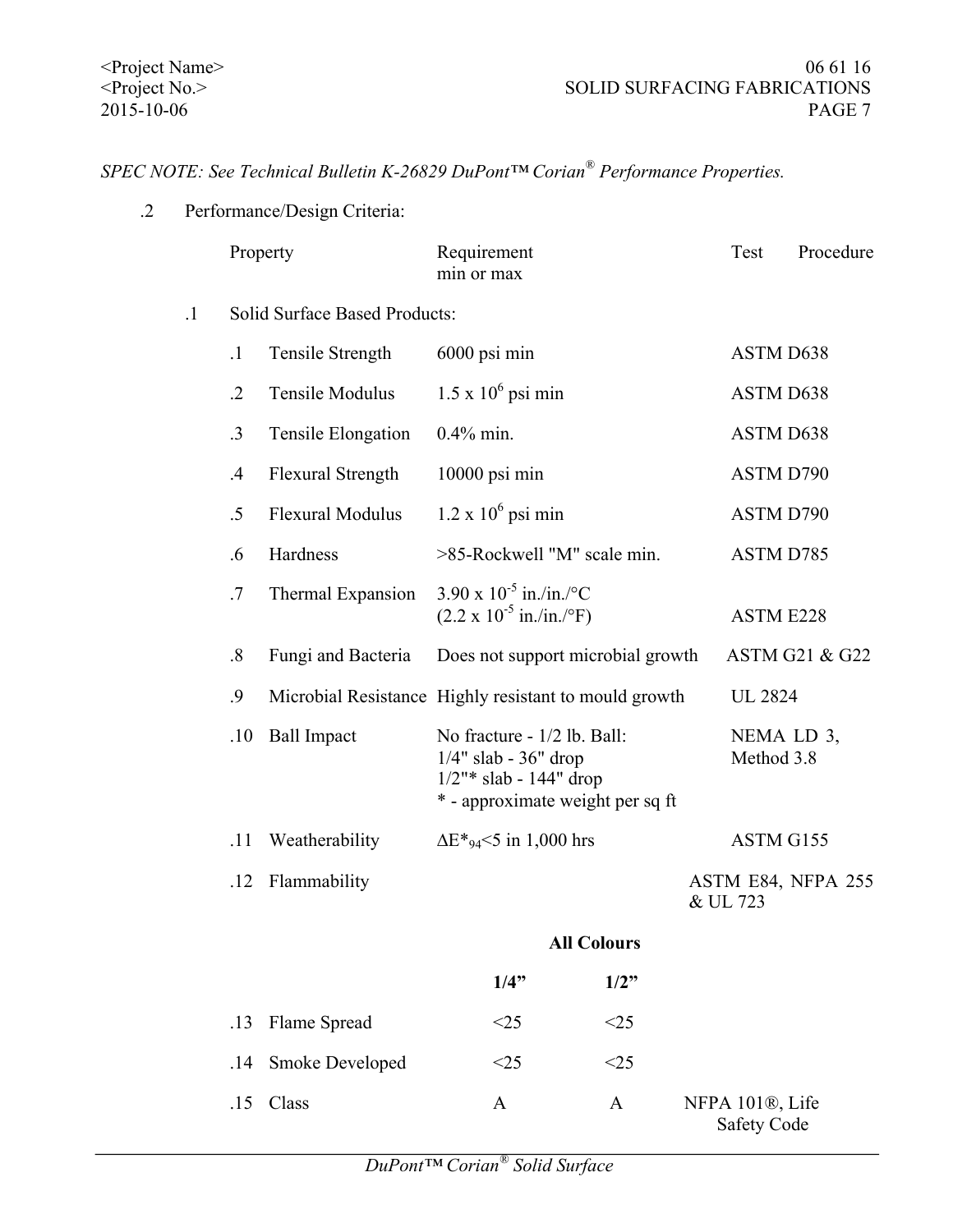- .16 Industry standard is to use 12 mm (1/2") thick Products. 6 mm (1/4") thick Product is used vertically only. Contact manufacturer's rep. for 19 mm (3/4") thick Product and Product data and panel size limitations.
- .3 Solid Surface Material:
	- .1 Non-porous, homogeneous material maintaining the same composition throughout the part with a composition of acrylic polymer, aluminum trihydrate filler and pigment; not coated, laminated or of composite construction; meeting following criteria:
		- .1 Flammability: Flame Spread Index: 0 and Smoke Development Index: 5 when tested to CAN/ULC-S102.

*SPEC NOTE: Verify compliance with this requirement when used in food preparation and local authority requirement.* 

- .2 Food Equipment Material Compliance: Food Zone to NSF/ANSI 51.
- .2 Ensure material has minimum physical and performance properties specified under "Performance/Design Criteria".
- .3 Ensure superficial damage to a depth of 0.25 mm (0.010") is repairable by sanding and polishing.
- .4 Adhesive for Bonding to Other Products: One component silicone to ASTM C920.
- .5 Sealant: A standard mildew-resistant, FDA/UL® [and NSF/ANSI 51 compliant in Food Zone area,] recognized silicone colour coordinated sealant or clear silicone sealants.

*SPEC NOTE: Retain following paragraph for undermount sinks and bowls.*

.6 Sink/Bowl Mounting Hardware: Manufacturer's approved bowl clips, brass inserts and fasteners for attachment of undermount sinks/bowls.

## *SPEC NOTE: Check whether cut outs are near a heat source; if not delete following 2 paragraphs.*

- .7 Heat Reflecting Tape: Manufacturer's standard aluminum foil tape, with required thickness, for use with cutouts near heat sources.
- .8 Insulating Nomex® fabric: Manufacturer's standard for use with conductive tape in insulating solid surface material from adjacent heat source.

## 2.3 COMPONENTS

## *SPEC NOTE: Refer to Technical Bulletin K-25291 – Structural Support.*

.1 Window Sills: 12 mm (1/2") thick solid surface material, adhesively joined with inconspicuous seams, edge details as indicated on Drawings. Colour selected later by Consultant from manufacturer's full colour range.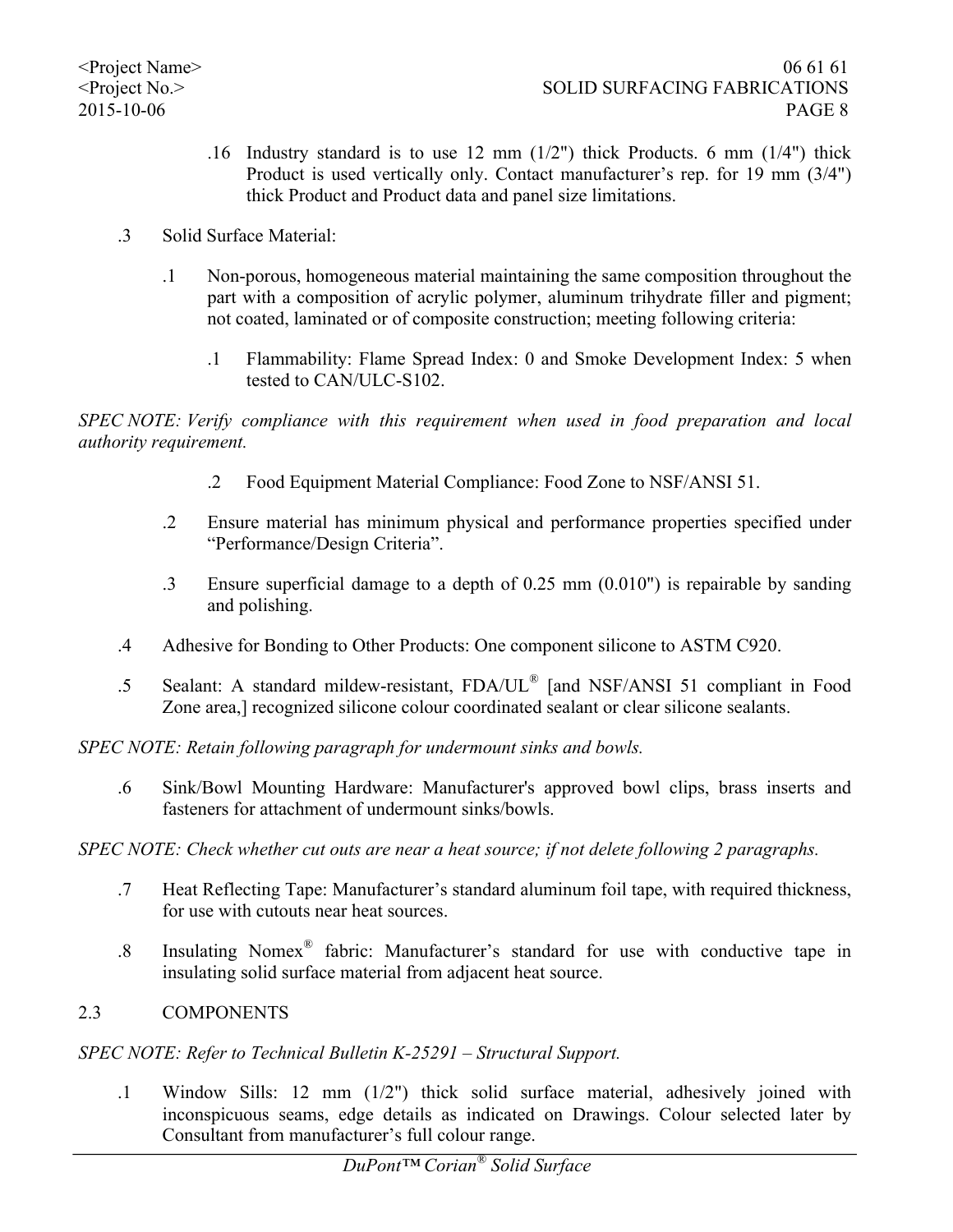.2 Counter Perimeter Frame: Ensure 12 mm (1/2") [19 mm (3/4")] thick, moisture resistant [cores for counter tops in wet areas having sinks or lavatories are 19 mm (3/4") thick exterior grade plywood with waterproof adhesive, CSA O115-M (G/SO) Fir or Poplar plywood, veneer core only.] [Moisture Resistant MDF core conforming to ANSI/NPA A208.2 balanced design, manufactured from recycled materials, meeting ANSI Standards for emissions, of minimum density of 770 kg/m<sup>3</sup>, (48 lb/cu ft) and surface character to match sample approved by Consultant. Ensure fire retardant Product contains fire-retardant chemicals injected with raw materials during manufacturing and achieves a maximum flame-spread rating of 25 with a maximum smoke development of 200 when tested to ASTM E84. Acceptable Product by Uniboard Canada or The Canfibre Group Limited.]

*SPEC NOTE: Refer to Technical Bulletins K-25296 – Sinks and Lavatories and K-27499 – DuPont™ Corian® Lavatory positioning for ADA Compliance.*

*SPEC NOTE: Select desired colour from manufacturer's latest catalogue or indicate colour(s) will be selected later by Consultant (Verify if any cost implication due to variation in colours).*

- .3 Lavatory Tops with Hard Seamed Bowls: 12 mm (1/2") thick countertop of solid surfacing material with a bowl made from solid surfacing material, cast to desired profiles and sizes having edge details as indicated on Drawings conforming to CSA B45.5/IAPMO Z124, complete with seamed "S" undermount bowl. Provide countertops complete with backsplashes of size shown on Drawings. Ensure countertop and backsplash is [ ] colour; [single colour] [maximum 2, 3 or 4 colours]  $\lceil$  non-coved]  $\lceil$  [coved] as selected by Consultant. Ensure bowls are [ ] model. Select desired colour from manufacturer's latest catalogue or indicate colour(s) will be selected later by Consultant. (Verify if any cost implication due to variation in colours.)
- .4 Lavatory Tops with Undermount Bowls: 12 mm (1/2") thick countertop of solid surfacing material with a bowl made from solid surfacing material, cast to desired profiles and sizes having edge details as indicated on Drawings conforming to CSA B45.5/IAPMO Z124, complete with [1] undermount bowl. Provide countertops complete with backsplashes of size shown on Drawings. Use undermount hardware according to manufacturer's instructions. Ensure vanity top and backsplash is [ ] colour; [single colour] [maximum 2, 3 or 4 colours] **[non-coved] [coved]** as selected by Consultant. Ensure bowl[s] is/are [] model and [ ] colour.
- .5 Lavatory Tops with Integral Bowls: Moulded countertop of solid surfacing material [500 mm  $(19-1/2")$  [560 mm  $(22")$ ], complete with integrally molded bowl[s] of  $100\%$  acrylic solid surface material; edge details as indicated on Drawings. Provide with **[non-coved]** [coved] backsplash [and endsplashes] as shown on Drawings. Provide  $\lceil \cdot \rceil$  model and  $\lceil \cdot \rceil$ colour.

*SPEC NOTE: Refer to Technical Bulletin K-28310 DuPont™ Corian® Charging Unit – Individual: Corian® Installation*

.6 Wireless Charging Unit: A complete, self-contained system with a dual-mode transmitter that is compliant with PMA and WPC Qi standards.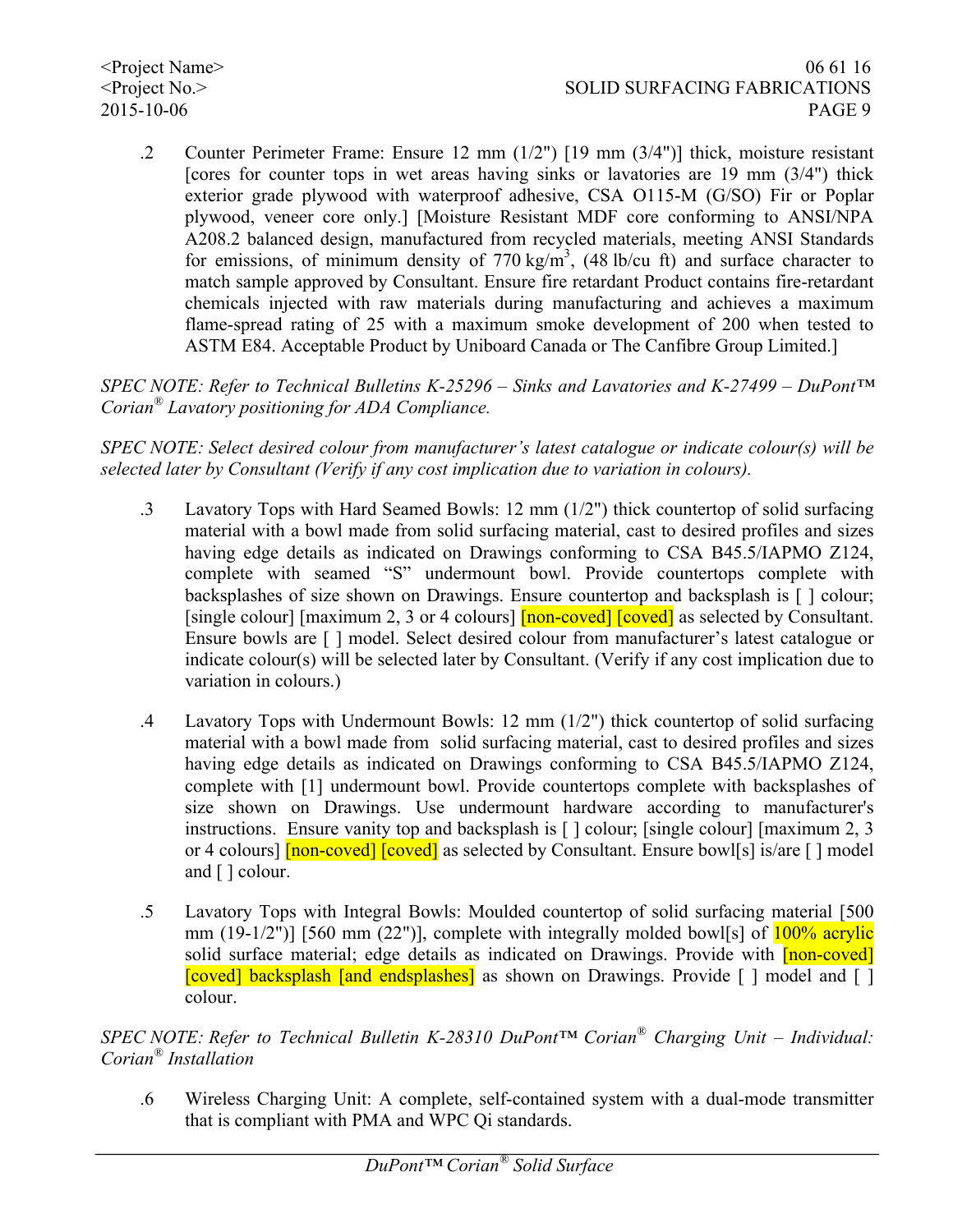- .1 Acceptable Product: "DuPont™ Corian® Charging Unit Individual" by DuPont.
- .7 Fabrication:
	- .1 Fabricate components in shop to greatest extent practical to sizes and shapes indicated, in accordance with approved Shop Drawings and solid surface manufacturer requirements. Form joints between components to create inconspicuous seams, using manufacturer's standard joint adhesive. Provide factory cutouts for plumbing fittings and bath accessories as indicated on Drawings.
	- .2 Where indicated, thermoform corners and edges or other objects to shapes and sizes indicated on Drawings, prior to seaming and joining. Cut components larger than finished dimensions and sand edges to remove nicks and scratches. Heat entire component uniformly prior to forming.
	- .3 Ensure no blistering, whitening and cracking of components during forming.
	- .4 Fabricate backsplashes from solid surfacing material with optional radius cove where counter and backsplashes meet as indicated on Drawings. Backsplashes for most colours may be fabricated by traditional means discussed in K-25294 *Backsplashes*. Colours with metallic/mica particle or veined colours creating directional aesthetics (K-26833 *Directional Aesthetics*) may require the techniques in Technical Bulletin K-28235 *Thermoformed Backsplash*.
	- .5 Fabricate joints between components using manufacturer's standard joint adhesive. Ensure joints are inconspicuous in appearance and without voids. Attach 50 mm (2") wide reinforcing strip of solid surface material under each joint. Reinforcing strip of solid surface material is not required when using DuPont™ Joint Adhesive 2.0.
	- .6 Provide holes and cutouts for plumbing and bath accessories as indicated on Drawings.
	- .7 Rout and finish component edges to a smooth, uniform finish. Rout cutouts, then sand edges smooth. Repair or reject defective or inaccurate work.

*SPEC NOTE: Select desired finish or where more than 1 finish is required, ensure locations of different finishes are identified on Drawings.*

.8 Finish: Ensure surfaces have uniform finish:

*SPEC NOTE: Following is standard finish and is lowest maintenance finish.*

.1 Matte, with a 60° gloss rating of 5 - 20.

*SPEC NOTE: Following adds an up-charge. Select semi-gloss to bring out the depth of colours in the darker Sierra and Jewel tones. Will require more maintenance.*

.2 Semi-gloss, with a 60° gloss rating of 25 - 50.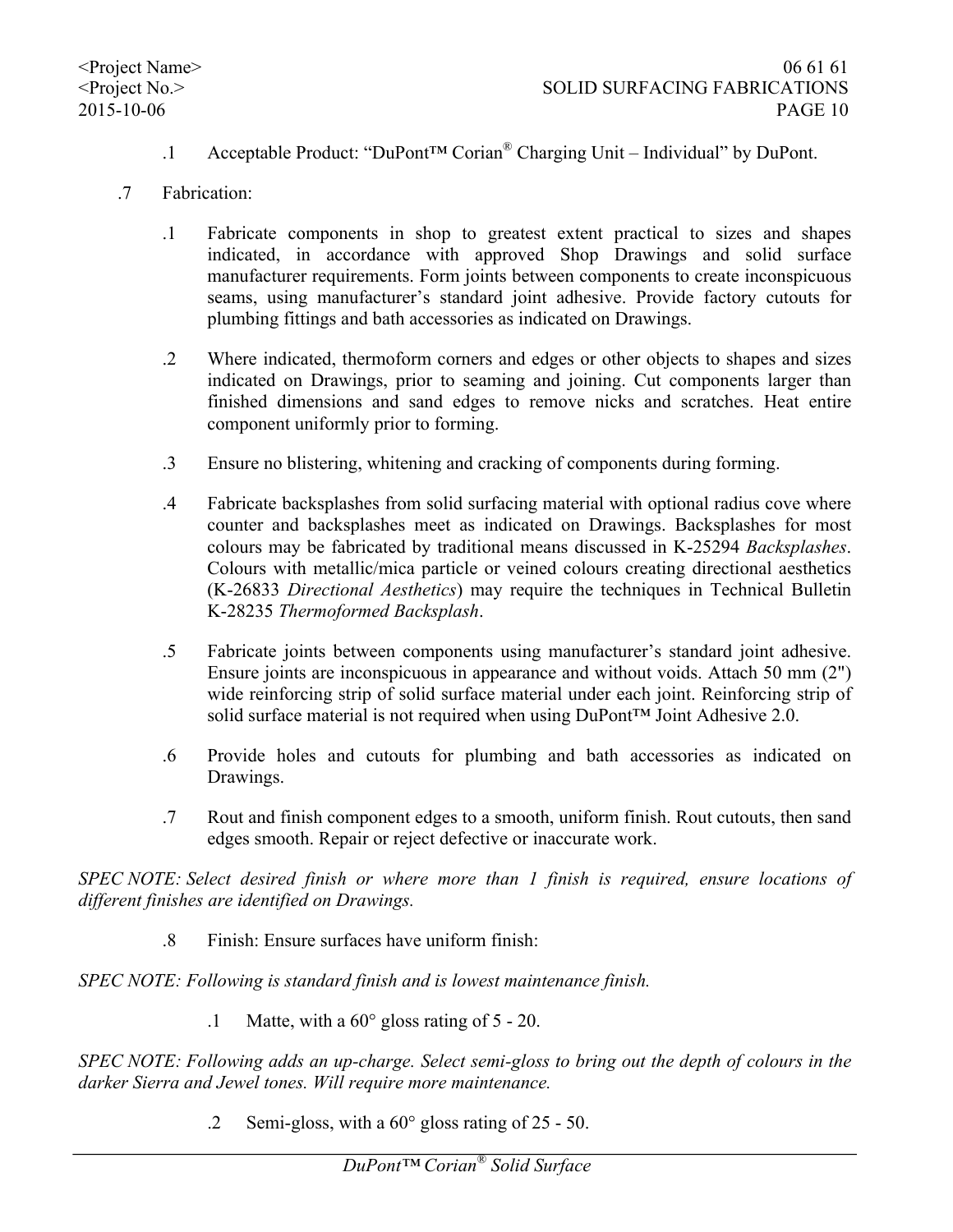*SPEC NOTE: Following is a high gloss finish, ideal for applications that require maximum smoothness and reflectance. Recommended for light duty only. Will require more maintenance.*

- .3 Polished, with a 60° gloss rating of 55 80.
- .9 Fabrication Tolerances:
	- .1 Variation in Component Size: +/-3 mm (+/-1/8").
	- .2 Location of Openings: +/-3 mm (+/-1/8") from indicated location.
- 3 Execution

## 3.1 EXAMINATION

- .1 Verification of Conditions:
	- .1 Examine substrates and conditions, with fabricator present for compliance with requirements for installation tolerances and other conditions affecting performance of work. Proceed with installation only after unsatisfactory conditions have been corrected.
	- .2 Verify actual site dimensions and location of adjacent materials prior to commencing work.
	- .3 Examine cabinets upon which counter tops are to be installed. Verify cabinets are level to within 3 mm in 3 m  $(1/8"$  in 10' - 0").
	- .4 Notify Consultant in writing of any conditions which would be detrimental to installation.
- .2 Evaluation and Assessment: Commencement of work implies acceptance of previously completed work.

## 3.2 INSTALLATION

- .1 Install components plumb, level, rigid, scribed to adjacent finishes in accordance with reviewed Shop Drawings and Product installation details.
- .2 Fabricate field joints using manufacturer's recommended adhesive, with joints being inconspicuous in finished work. Exposed joints/seams are not permitted. Keep components and hands clean when making joints. Reinforce field joints as specified herein. Cut and finish component edges with clean, sharp returns.
- .3 Route radii and contours to template. Anchor securely to base component or other supports. Align adjacent components and form seams to comply with manufacturer's written recommendations using adhesive in colour to match work. Carefully dress joints smooth, remove surface scratches and clean entire surface.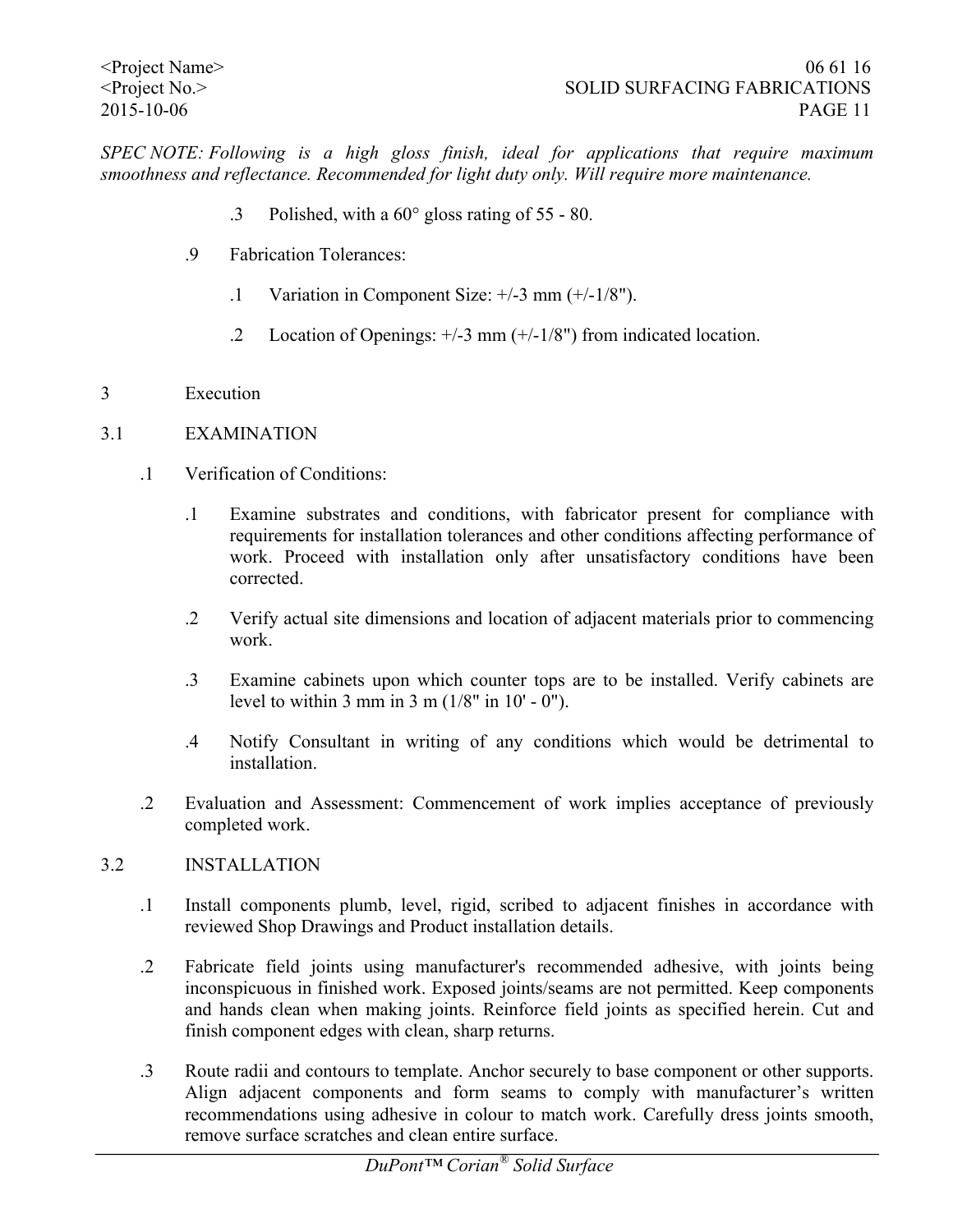- .4 Install countertops with no more than 3 mm (1/8") sag, bow or other variation from a straight line.
- .5 Adhere undermount/submount/bevel mount sinks/bowls to countertops using manufacturer's recommended adhesive and mounting hardware.
- .6 Adhere topmount sinks/bowls to countertops using manufacturer recommended adhesives and colour-coordinated silicone sealant. [Secure seam mount bowls and sinks to counter tops using colour-coordianted joint adhesive.]
- .7 Seal between wall and components with joint sealant as specified herein and in Section 07 92 00, as applicable.
- .8 Provide backsplashes and endsplashes as indicated on Drawings. Adhere to countertops using a standard colour-coordinated silicone sealant. Adhere applied sidesplashes to countertops using a standard colour-coordinated silicone sealant. Provide coved backsplashes and sidesplashes at walls and adjacent millwork. Fabricate radius cove at intersection of counters with backsplashes to dimensions shown on reviewed Shop Drawings. Adhere to countertops using manufacturer's standard colour-coordinated joint adhesive.
- .9 Keep components and hands clean during installation. Remove adhesives, sealants and other stains. Ensure components are clean on date of Substantial Performance of the Work.
- .10 Coordinate connections of plumbing fixtures with [Division 22] [Mechanical]. Make plumbing connections to sinks in accordance with [Division 22] [Mechanical].
- 3.3 REPAIR
	- .1 Repair minor imperfections and cracked seams and replace areas of severely damaged surfaces in accordance with manufacturer's "Technical Bulletins".
- 3.4 SITE QUALITY CONTROL
	- .1 Non-Conforming Work: Replace damaged work which cannot be satisfactorily repaired, restored or cleaned, to satisfaction of Consultant at no cost to Owner.
- 3.5 CLEANING
	- .1 Remove excess adhesive and sealant from visible surfaces.
	- .2 Clean surfaces in accordance with manufacturer's "Care and Maintenance Instructions".
- 3.6 PROTECTION
	- .1 Provide protective coverings to prevent physical damage or staining following installation for duration of Project.